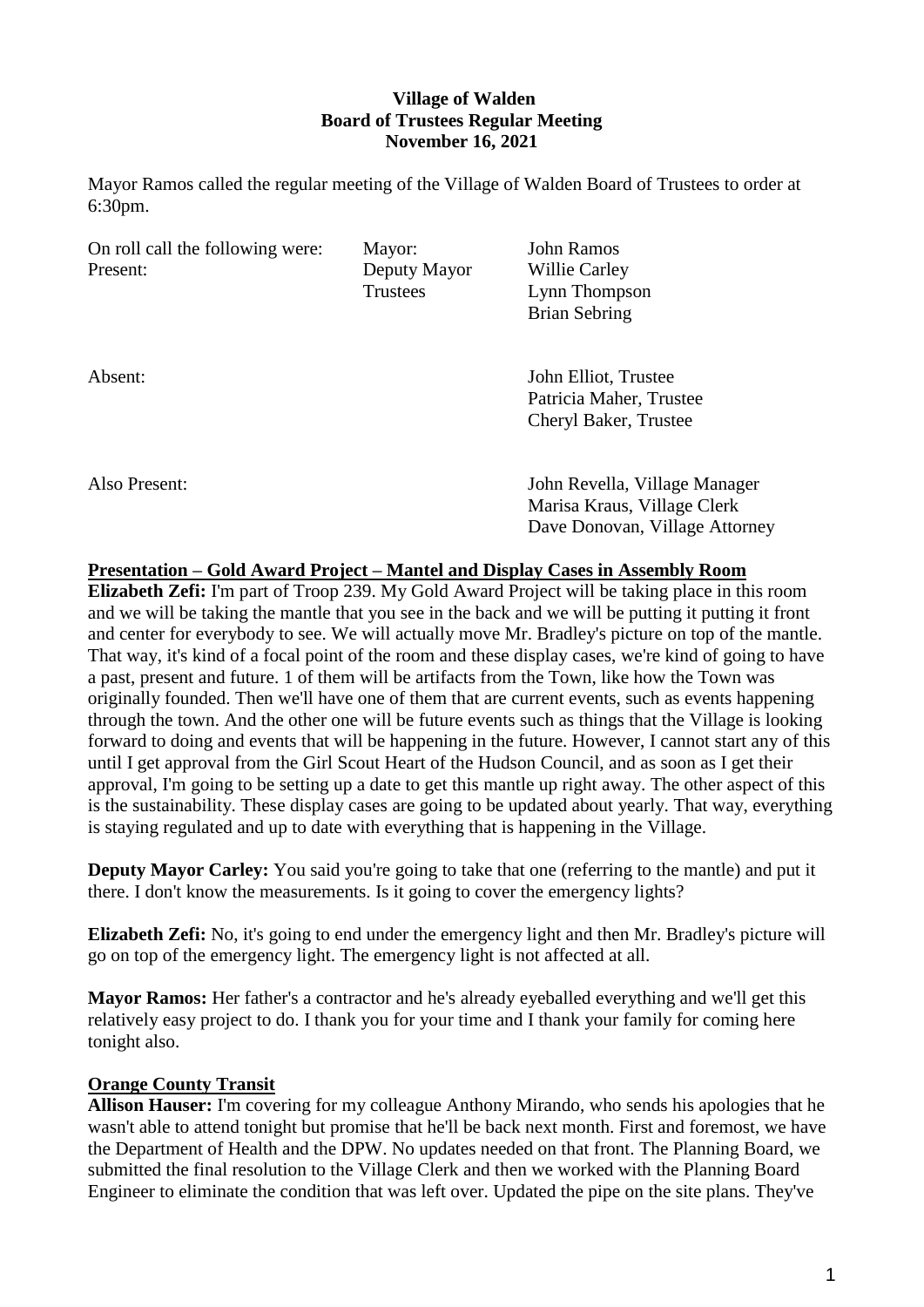been submitted to the Chairman for his signature. We're just waiting for that. And as you indicated last time we submitted a comprehensive table detailing all of our contact with the Department of Transportation. We've also reached out the first 2 weeks of November. We've yet to receive any response from them. Before we get a response and get a highway permit. We really can't continue with any sewer work or even start any sewer work. But on another front, the client has been working with your Building Inspector to move forward with other projects that aren't including the state right of way.

**Mayor Ramos:** Just in the past couple of weeks, we've been in dialog with Senator Skoufis. He has our ear. And I believe they're going to be mentioning that tonight at an event up in Port Jervis. I talked to Senator Skoufis's Chief of Staff, Christie, and she assures us that they're going to give DOT a little nudge. This has been going on way too long for a state agency to be defunct in their in their abilities. We thank you for your presence and in your briefing.

# **Manager's Report**

**Manager Revella:** We've had some meetings on Overlook at Kidd Farm, there is a resolution, which will be discussed tonight. Went through bank recs and cash reports with the Village Treasurer. Olley Park Community Center project with DPW Superintendent and Village Engineer. Met with the contractor down there regarding progress. There was an issue with lumber that thankfully has been resolved, so it's going to be on track to get the concrete finished before the freeze. Went over Christmas in the Square with the Rec Coordinator. Got our tree picked out, it'll be arriving tomorrow. They're getting it at 8 a.m. It should be in the square by 9, depending on how the transportation goes. I was gone for 2 days for my birthday. Kept in contact through the phone and emails. Went over property maintenance with the Building Inspector. Met with Trustee Thompson on some Climate Smart and Community Energy Efficiency projects. Also discussed watershed protection. I went to the CEA meeting. Attended OCTC, the Transportation Council Planning meeting to discuss transportation updates in the region. We have another meeting coming up soon. There's a large project going on in Middletown that's up for discussion for funding. I was able to attend an event to celebrate the citizenship for the leader of the Buddhist Temple in Town. Very honorable event. It was nice. I gave him a certificate from the Village. Halloween went well. Unfortunately, weather dampened the Trunk or Treat that was planned. We'll have an alternate location if it happens again next year. Went over, some rehab loans with the Building Inspector and the Treasurer. Went over audited bills. Had a conference with special counsel and CSEA regarding some impact bargaining. Been going over PD coverage. Been some issues with people out. Somebody came back and is back out again. So, we have another full timer out again. We're trying to cover that. Recreation and Parks did their prep for winter. They're getting things ready now for Christmas in the Square. DPW is putting out the wreaths. They're getting decorations ready. Park has the playground updated. They did some work at Wooster with help from the committee for the 20th anniversary celebration at Woosters Grove. We're waiting for the final bid for Waterfront Park, so we can put that out for BID. Indoor soccer is beginning now. Basketball registration is ongoing. Christmas in the Square is set for December 2nd. Building Department is working on COs, building permits, fire & safety, working on rehab loans with me and doing the permit inspections. Clerk has been updating Facebook, website, 207c, workers comp matters, board minutes, County reports and assisting with issues in the office. Finance Department finalized the internal audit from 19-20. Working on the 20-21 now. We had a good meeting with auditors. There was discussion about next year's audit and the following year, we may have to discuss RFPs. DPW has been working on vehicle equipment maintenance, winter preparations. They did a lot of work at Olley Park Community Center for that project. They're still flushing and jetting sewers. They finished flushing hydrants. They did another drainage erosion alleviation project by the Tin Brook pump station from some state drainage that was running down the hill.

**Trustee Thompson:** Our packet is very different this evening and I was just wondering why parts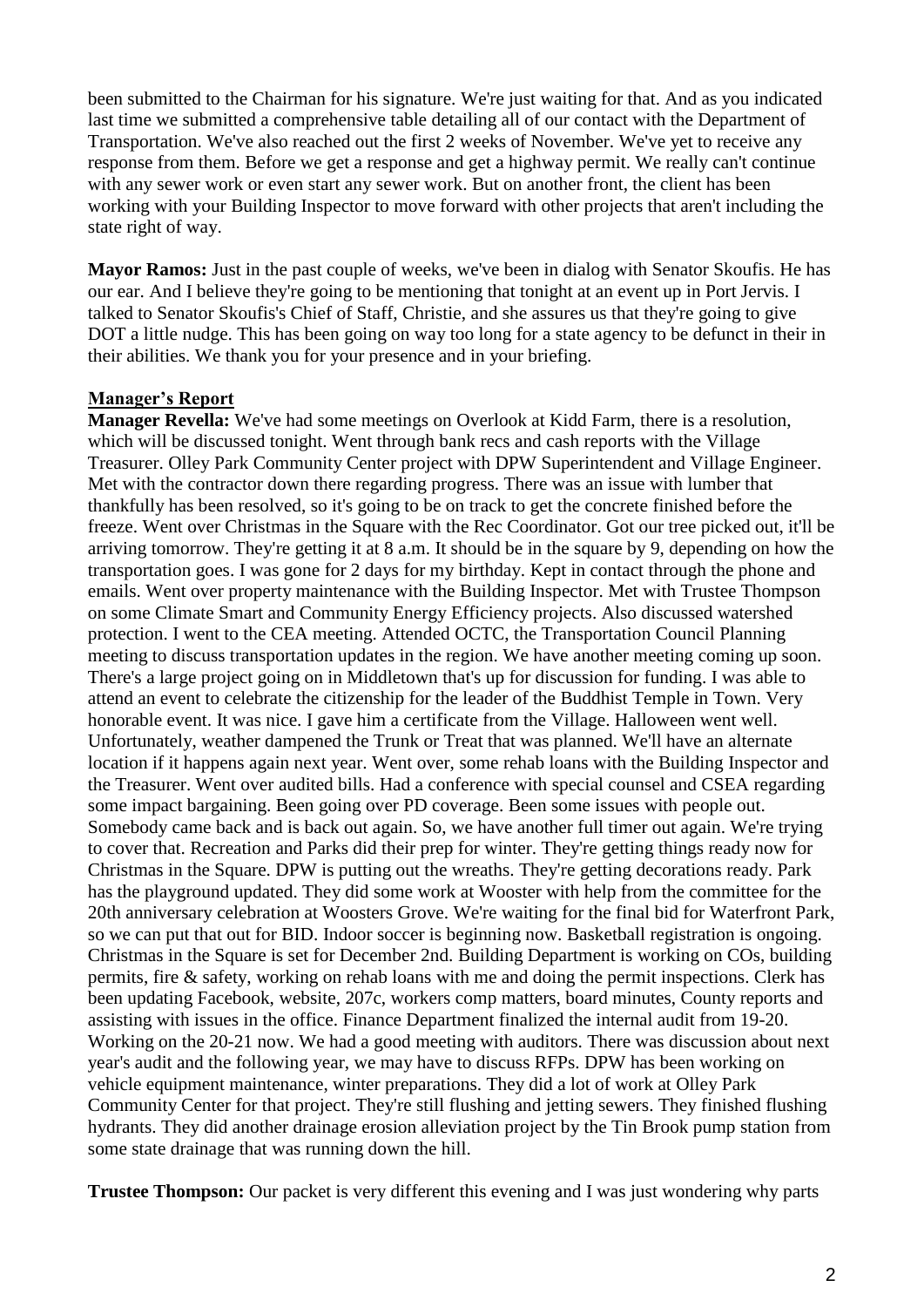of our packet have been left out. There was no dialog with anyone on the board about these changes. I also am wondering why the appointees that are hired by the Village Board, their reports are missing from the packet. I'm not having a major problem with Department Head reports missing, but I would really like to know why there was no dialog about that. When we were going back and forth about having liaisons with the various departments. We had countless board meetings and discussions about that over a 12 month period or more. It might have even been a longer time period. We talked about it. We voted on it. We did away with that so we didn't interfere with the daily operations in the various departments within the Village. And now there's not even any correspondence, which I understand that to a degree, but I really just am disturbed that there was no dialog.

**Mayor Ramos:** There was a memo issued by our counsel on the setbacks and drawbacks to having these types of reports in our packets. The reports are titled to the Village Manager and the Village Manager should be divulging any of the information that we need and feeding us whatever information that we need to complete our jobs.

**Trustee Thompson:** I'm not arguing with that. I'm the one who asked the Village Attorney for some information on confidentiality. I waited about a month to get that information. I understand what the memo said. It was a little generic. It didn't say anything was wrong. It didn't say anything was right. It just gave information. There was no discussion. There was no correspondence saying that this was going to be a new procedure. Nothing. Just the packet appeared and all the information is missing. There was no discussion.

**Mayor Ramos:** I don't think anything is missing.

**Trustee Thompson:** The way we've gotten our packets for the 5 years that I've been sitting on this board is not the same. There was no, this is what we're going to do. This is what we want to do. How do you feel? There was nothing. It's just removed. I thought that the Treasurer and the Clerk reported to the Village Board. Apparently, that is not true either.

**Mayor Ramos:** No, they do.

**Trustee Thompson:** Their reports are missing. There's nothing.

**Mayor Ramos:** The reports are generated to the Village Manager. If we want an individual report from the Village Treasurer and the Clerk, then it should flow through the Village Manager and then the Village Manager in turn, would turn that over to us.

**Trustee Thompson:** I guess my problem then is that this was all changed and there was a very big lack of communication that's disturbing to me.

**Mayor Ramos:** We're just going by what was documented by our Village Attorney through his memorandum of a record.

**Trustee Thompson:** His memorandum of record did not say that having those reports was a problem. Correct me, Mr. Donovan, am I wrong? It did not clearly say that this was a major problem.

**Manager Revella:** When did you pick up your packet?

**Trustee Thompson:** I picked up my packet several days ago.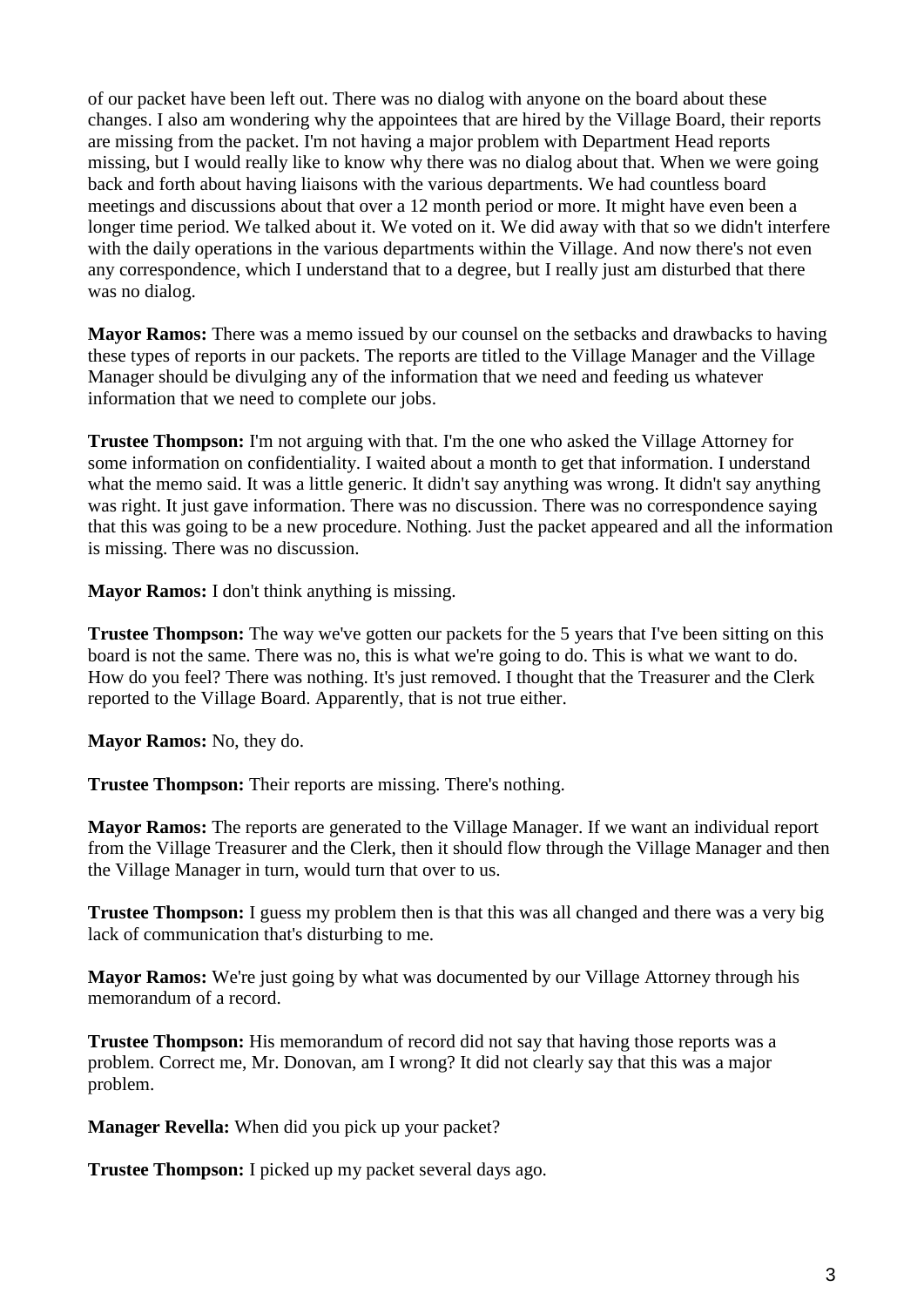**Manager Revella:** If you noticed something was missing then, you could have asked me.

**Trustee Thompson:** You were not here the day that I picked up my packet.

**Manager Revella:** I was meeting with you yesterday for almost 2 hours and you never asked me.

**Trustee Thompson:** We were focusing on something different that it didn't even occur to me. I was focused on what we were doing. The task at hand.

**Manager Revella:** I didn't receive a report from 1 of the people in question. I'm not sure how I can disseminate that, but we can discuss that later, if you'd like.

**Trustee Thompson:** I was very surprised that there was a change.

**Manager Revella:** It was the same in the last month's packet.

**Trustee Thompson:** I don't recall that and I look at my packet very carefully. I had 1 other question, did we not discuss that Mr. Revella would send a letter on behalf of the board to the DEC about what the delay seemed to be with moving forward with the Riverfront Park project? Did that letter ever go out? Did we ever get a reply from them?

**Manager Revella:** I've never heard anything back from the DEC on that or consent order or anything else we sent to DEC in probably a year. It is going forward. The engineer is doing the write up for the bid. We did get the approval since last time. They didn't tell us why there was a delay or why it took them so long. But they did say it was good to go ahead with the project.

**Trustee Sebring:** Last week, when they were supposed to have the Public Hearing to discuss the IDA of the Falcons Rest, myself and Brenda Adams showed up over there and we found out that they had the meeting on Monday. But nobody let us know that the meeting was canceled for that day.

**Manager Revella:** No, they didn't let us know either. We didn't know until the meeting was over.

**Trustee Sebring:** I didn't know that the meeting was on Monday. So, I made the point of going over there to be with the Village, to show support. But nobody let us know. Not even a message on my cell phone. Then I find out that day rescinded their application. I understand that. But if you're asking for help to go over there for whatever reason, if they cancel that, at least let us know.

**Manager Revella:** They posted the meeting and the minutes and we commented on it as well.

**Mayor Ramos:** I have to apologize to you and Brenda. I was leaving Middletown when the blurb on my telephone came on and their meeting was ongoing. I expressed my dissension. I expressed everything that I could to the executive director, Mr. Eckert and by the time I reached Montgomery, they were already disband and the meeting was over. I am still working at creating some dialog with the Chairman and the executive director. I thought it was wrong. They didn't post it for all eyes to see. There'll be more on that soon.

**Brenda Adams:** I agree with Brian. You all knew Monday. It would have been nice to get a text because we gave up the middle of our day to get over there.

**Mayor Ramos:** I agree and I totally apologize. But for about 5 hours, I was still arguing and my apologies. I should have said something to the board. I should have put something out on the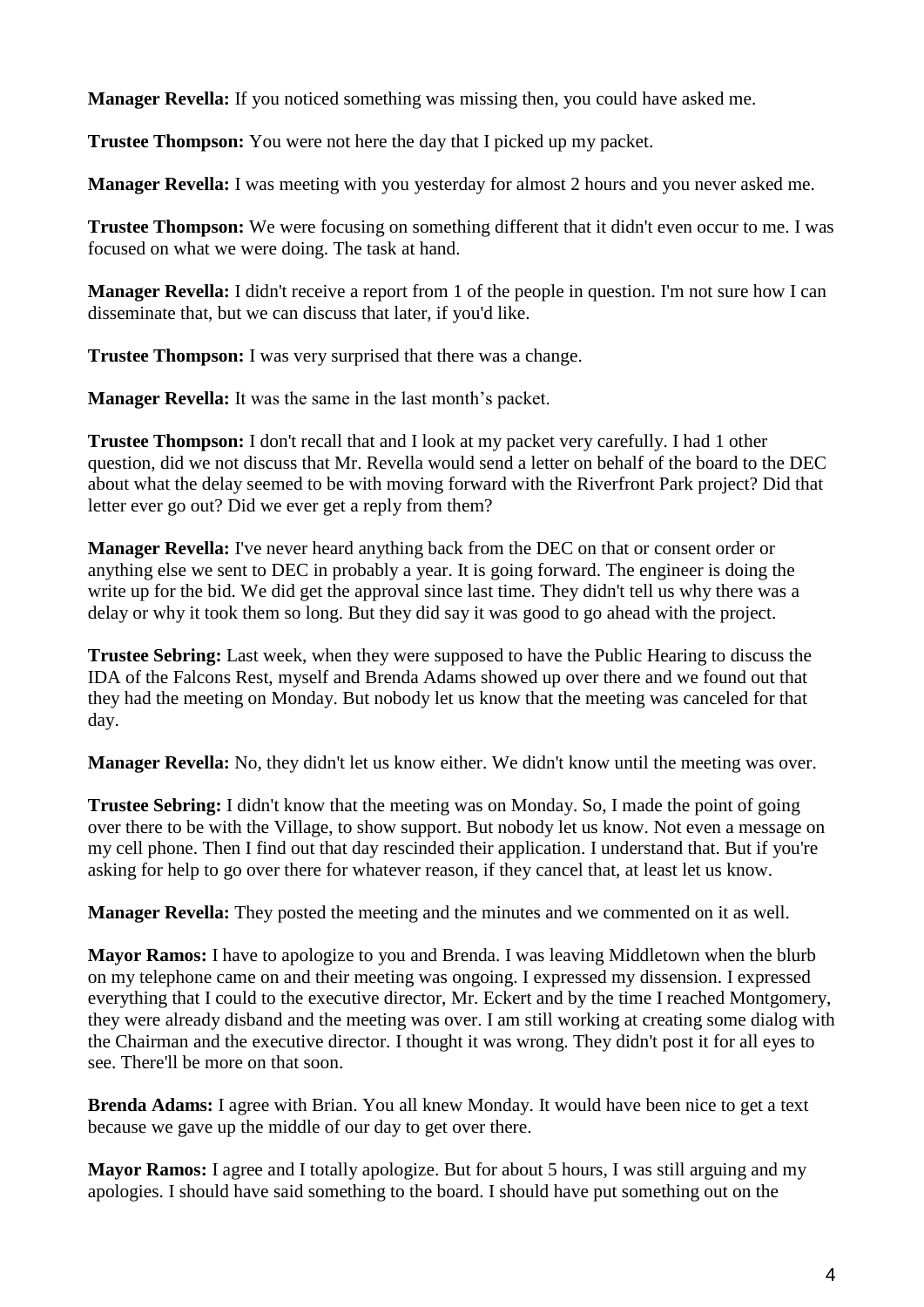website. But I was befuddled and I was trying to get my brain straight for the arguments that are going to be ensuing right now. I was there for zero and they gave them half.

**Manager Revella:** I'm sorry, too. I didn't know who was and who wasn't attending, but I thought that they had blasted out that they had met. Then we started arguing with Connor about it and we were on the phone with him for several hours about the issues with posting. We didn't get any notification that they changed it. They just made the decision before we even knew.

**Mayor Ramos:** I presented them with their copy of their agenda, which was Tuesday, 1 o'clock.

# **Approval of October 19 & November 2, 2021 Minutes**

**Trustee Thompson:** Page 6. I don't know if I misspoke or if it wasn't picked up properly, but it's the part about the park fees. I knew that we could not increase them for that particular project. What I was agreeing with was that for the future, perhaps we adjust what we were going to be asking for parkland fees. I wanted to say we should reevaluate that number for other projects, not for that particular project.

Trustee Sebring made a motion to approve the October 19, 2021 minutes with corrections. Seconded by Deputy Mayor Carley. All ayes. Motion carried.

**Manager Revella:** I just want to note for the board, if those are the exact words she used during the meeting, the minutes should stay. But you should note in the minutes of this meeting, the clarification.

Trustee Thompson made a motion to approve the November 2, 2021 special minutes. Seconded by Trustee Sebring. All ayes. Motion carried.

# **Public Comment on Business of the Board**

**Becky Pearson:** 167 Walnut St. The Girl Scouts on Bradley. Did you guys vote on doing that or is that something you don't need to vote on her doing that to this room?

**Mayor Ramos:** No, I thought we were all in agreement.

**Becky Pearson:** When was that discussion?

**Mayor Ramos:** About 10-15 minutes ago.

Becky Pearson: That was the first time she came tonight?

**Mayor Ramos:** Yes.

**Becky Pearson:** I'm in design. So for me, I know that she wanted to put the fireplace back here. I think with Bradley, I think the fireplace should go there because you walk in and it's the first thing you see in this room and then you do your pieces past, present and future and the future comes up to the present board. Just a thought, because I think when you walk in the room, you're really going to miss that. When you walk in, that's the first thing you see. I didn't know if you voted on allowing her to do that or not. I don't know if that's because this is a public room.

**Mayor Ramos:** This is a project in start, let's put it that way. Her dad is a contractor and he mentioned that that was the first place we thought it was going to go. Because we have the ramp for ADA and the flooring itself is used for wheelchairs, in the event that we need to use wheelchair. And with the mantle coming out, it would impede the flow of the wheelchair.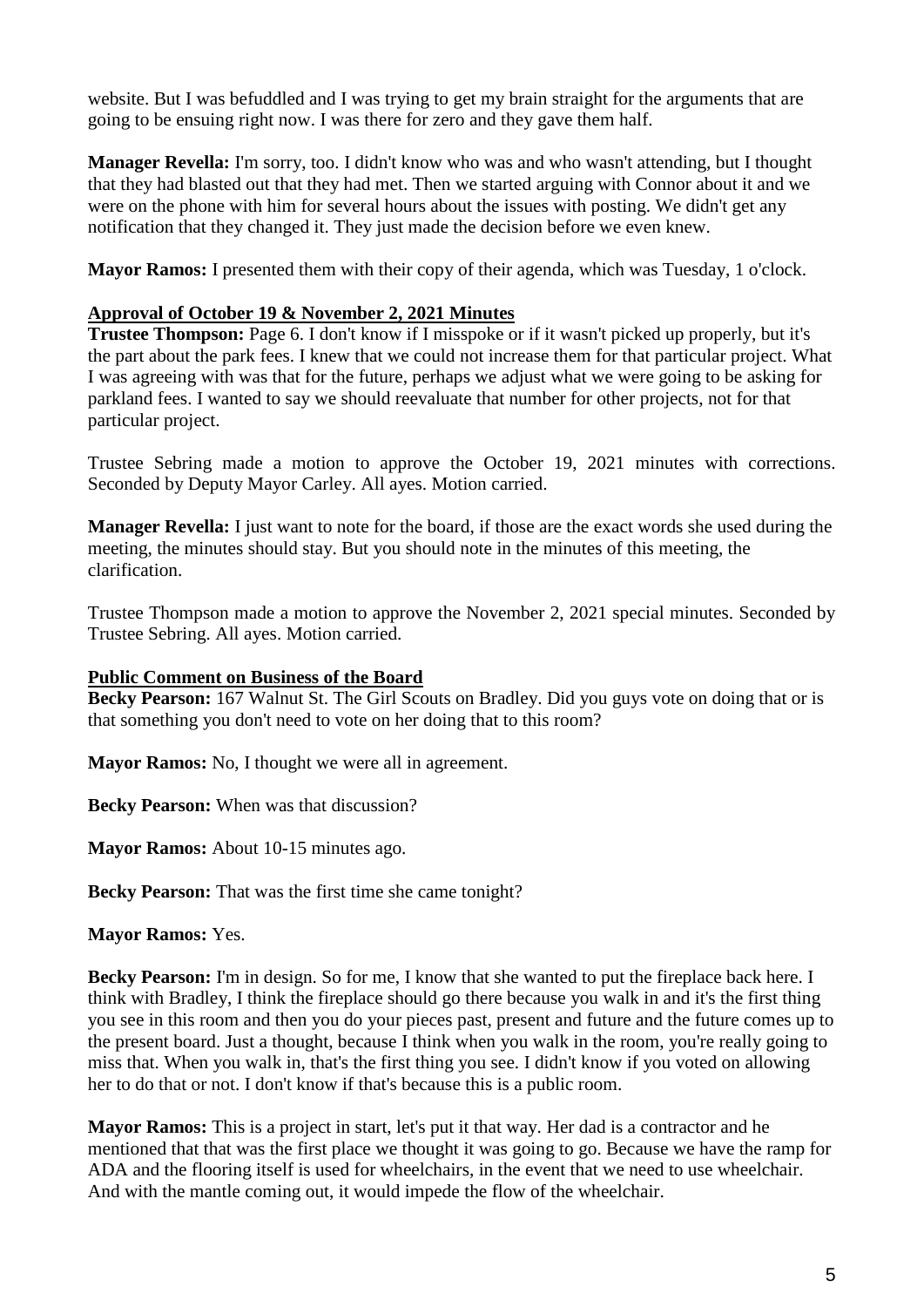**Becky Pearson:** The room is big enough for a mantle and wheelchair.

**Mayor Ramos:** If you have any input, I will give you her email.

**Becky Pearson:** I just wanted to say that, but I didn't know if you need to have a vote for that to make that happen up here. I'm not against the project, I just think that it should be there.

**Trustee Sebring:** Becky, A year-year and a half ago, Col Bradley came up and offered us that mantle. They went to a different bunch of Chairman's. It never came about, but they got the mantle up here. My feeling is with that going over there were the case is, is the door opening into here, which would have 2x4 studs or 2x8. But it you go against this or that side where you got concrete, you might be going into asbestos. The quickest and easiest way would be to put that over there. That was my talk with Dean a few times about where that should go. That's the quickest and easiest place to put it.

Becky Pearson: Quickest and easiest, but not the prettiest. I'm about the prettiest.

**Mary Ellen Matise:** 54 Gladstone. Good resolution draft number 2 about resolution number 6-21- 22 about the Parkland Fees. I support it and I hope that the board supports it tonight. Actually just as long as we can comment on the cases. Nancy was upset that some of our pictures were taken out with the houses and probably thrown them away, I don't know where they are. I told John I have the key. I want this woman's club stuff back. I want the buttons back. The other issue with this too and the ongoing issue, not just Girl Scout projects, Boy Eagle Scout projects, is the follow up year after year after year. And they never build in enough follow up on their projects. I don't know who's going to supervise this young lady, if she gets her approval. When they finish their award and they graduate from high school. Who's going to look after it next year and the year after and the year after?

**Mayor Ramos:** That's why she included in the project, sustainability.

**Mary Ellen Matise:** That's what I'm asking. What is the sustainability?

**Mayor Ramos:** After last meeting, we had discussion on doing something nice for this room. She approached and wanted to set up this program.

**Mary Ellen Matise:** But 3 years from now, if she's in college, say at the University of Rochester, where's the sustainability coming from?

**Mayor Ramos:** Then the next person who's going to do her Gold Project is going to take over on that. I believe she's 15-16 years old. The troop will adopt this.

**Mary Ellen Matise:** Often that does not happen. Then it becomes an issue, because I know these have gotten stale, but it's easy for that to happen. I also would encourage that the whole thing about the Veterans Park be kept alive in the room, so that people are aware that it's an ongoing project that they can participate in and which is why I included it.

**Mayor Ramos:** We have some additional stuff from this past weekend.

**Mary Ellen Matise:** Some of the stuff I don't know what you want to do with. The guy who flew the flag in Iraq. That's something that the Village should hold on to. Whether you put it in your office, John, or where you want to put it.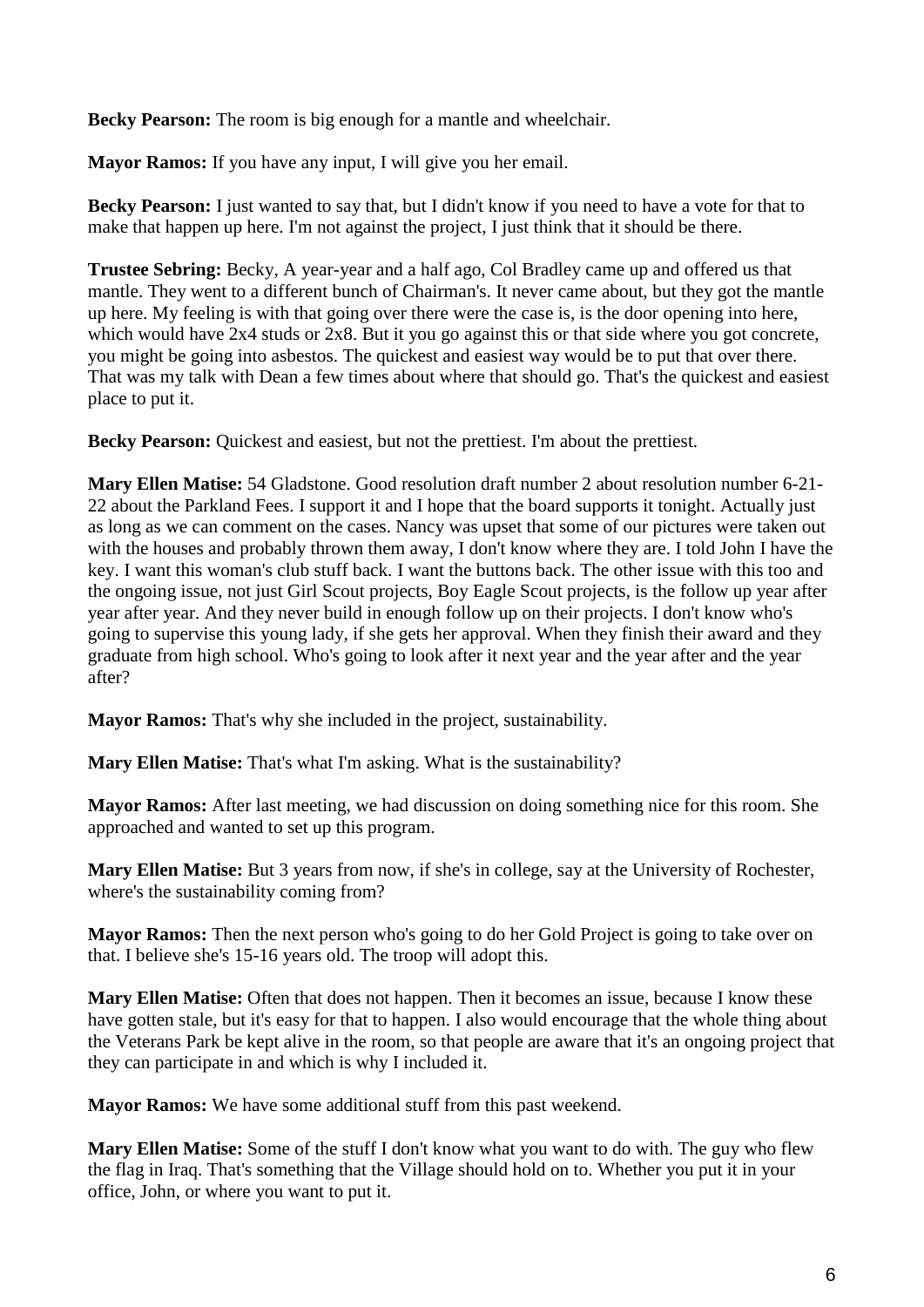**Manager Revella:** I'm not sure where everything came from. I'd like to talk to you about it.

**Mary Ellen Matise:** Me. And this bottom case was the library. The rest of it I made. Also, maybe she'd want to contact me based on all the information that I do have about the Village's history. I'd be more than happy to help them with the history. It's important that we get it right. I saw the picture on Facebook of Senator Skoufis at the park with all of you. He's really gone above and beyond to help our Village. I really hope that people in this Village remember that when they go to the ballot box next year. He's a great guy.

**Brian Paz:** I'm here on behalf of the Overlook at Kidd Farm Project. We prepared a packet that I plan on handing to the Village Clerk and we are requesting the package be made part of the record in regards to this project. The package is very straightforward. It contains 4 sections. Prior to the 4 sections. It contains a summary statement regarding Parkland Fees and with regard to the Overlook a Kidd Farm project. 4 sections denoted A through D. Section A contains Village of Walden, Chapter 260 and some legal research regarding the NYS Village Law. Section 7-730 subsection 4 paragraphs A through C. B contains terms of approvals from the Planning Board as to the recreational facilities to be at the Project. C contains a transmittal to the Board of Trustees received on August 10, 2020, with estimated budget costs for those recreational facilities and notification and description of such facilities with a plan for those attached. D contains a letter and information regarding some items that were brought up at the October 19, 2021 meeting and with the belief that those items are addressed in that letter and the accompanying paperwork. I'm going to ask the Village Clerk to do is to stamp 1 copy so that I can have proof that it was submitted. The packet contains on the 1st page simply a summary statement.

# **Action Items:**

# **Discussion – Local Law Zoning Updates**

**Manager Revella:** I just want to make sure everybody had a chance to look at the local law from last time. There were some minor revisions. We have the comments from the Planning Board of the County and the Village. Those seemingly have been addressed. I'm not sure if anyone else had any comments or questions on it before you set a public hearing.

**Attorney Donovan:** The next step is if you want to make any changes or revisions, you can do that. Obviously it's your local law. If you think it's ready for a public hearing, you can schedule a public hearing, get the public input or you can take time to think about it. There are no time constraints that you're under relative to this.

**Trustee Thompson:** I've been at that Planning Board meeting where they generated the questions and there was question if they understood everything correctly, if they were reading the most current version. I went back and looked and went through the comp plan. I think this is fine. I don't see anything else that I would question on this.

**Mayor Ramos:** We've had this a little while and I think we're in consensus that we're good with the local law as it states, especially when Planning Board has dedicated so much time and due diligence for them. I'm in agreement to set up a public hearing for local law 5 of 2021.

Trustee Sebring made a motion to schedule public hearing for Local Law 5 of 2021 – Districts and Boundaries for December 7, 2021 at 6:30pm or soon thereafter. Seconded by Trustee Thompson. All ayes. Motion carried.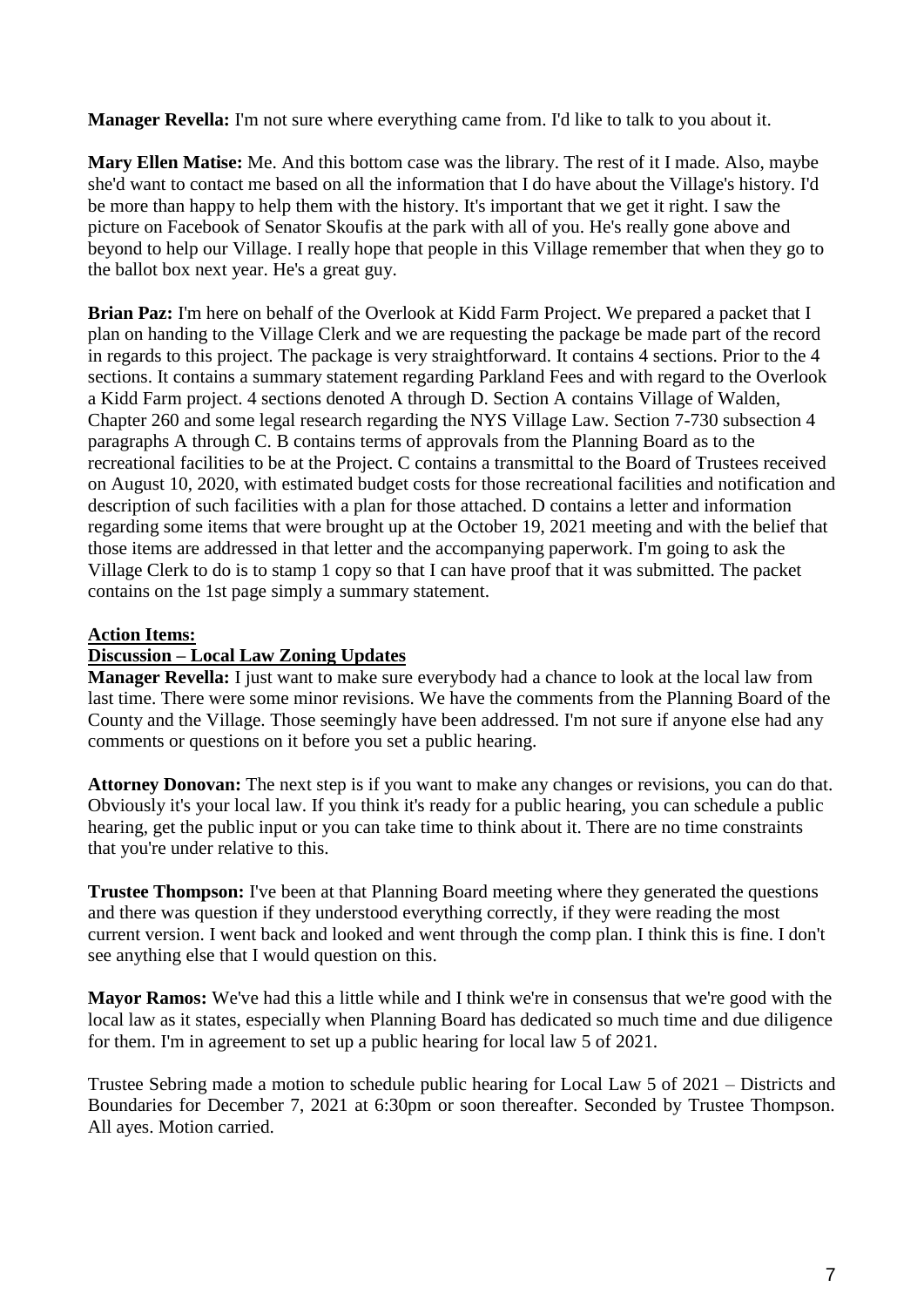#### **Discussion – Overlook at Kidd Farm – Parkland Fees**

**Mayor Ramos:** Just for clarity and I realize this is a draft right now, but we are going to read this into the record.

**Attorney Donovan:** When you adopt it, it's no longer a draft. It's given to you in draft form in case anyone makes any modifications.

\*Mayor Ramos and Deputy Mayor Carley took turns reading resolution into the minutes\*

Deputy Mayor Carley made a motion to adopt Resolution 6-21-22 Parkland Fees. Seconded by Trustee Sebring. All ayes. Motion carried.

#### **Grant Funding - EFC**

Deputy Mayor Carley made a motion to authorize the Village Manager to submit a grant application for funding under the NYS Municipal Water Infrastructure Grant Program funded by NYSDEC Environmental Facilities Corp. Seconded by Trustee Sebring. All ayes. Motion carried.

# **Public Comment**

**Becky Pearson:** I know you all know this, but we are not a mayoral form of government. We are a management form. Mayoral form of government is like Maybrook, Village Montgomery, where the mayor gets to do what he wants to do with the approval of the board. This board is a manager form of government where everyone sitting on this board has the same vote. You don't have to vote the same, but you are just 1 vote. There's no 1 person more important than the other. That being said, I FOIL'd for minutes to see if there was any vote, any time for a Treasurer salary and there has not been a vote taken in the public by this board on the salary of the Treasurer. I'd like to know what board member is going to sit here and make a motion and maybe second it to get a motion, to discuss and decide what salary you're going to charge and pay this person in this position. It has not been done yet. You're not doing your duty to the Village of Walden. You are not doing what is right. You're just kind of doing whatever you want to do. It's not what should be happening. You all are just 1 vote and that vote needs to be in public as spending taxpayer's money. So, I am at it still and 1 of these days, maybe 1 of you are going to open up and say, "I'm going to make a motion to talk about the salary of the Treasurer" and then there will be a second, hopefully. Step up to the plate, correct the action that should have happened in the beginning, and it hasn't happened. Lynn brought up some stuff about confidentiality again, which was brought up months ago and I discussed that as well because I did a lot of research on it. I have asked many times what constitutes confidentiality. A report from any Department Head or any person going to the manager is public information unless it's executive session material. That should be given to the board members as something that you should be looking at and that you should be doing. That's your job. You pay the manager to run the Department Heads. He's doing that. You people are in charge of the Clerk and the Treasurer. Those reports should be coming to you. Those are your responsibilities. The manager doesn't have any responsibility of them. He can't really tell the Clerk what she should be doing unless you direct him to do that. I've been sitting in a lot of meetings here and I have not seen any direction from this board to tell the manager what he should be doing with the Clerk and the Treasurer. That is your responsibility as a board. The Clerk and Treasurer worked for the board of trustees. They should be hired by the whole board and voted on and salaries set by the whole board, not just by 1 person. And that goes back to what I was saying before. If you were a mayoral form of government that may be happening, you can choose the salary, do whatever you want. But it's not that form of government. We don't work under that here. If he wants to do his Department Heads, great, but you should be in charge of the Treasurer and the Clerk. All report should be open to the public because we are spending taxpayer's money for those reports. They are working for us as well as working for you. So, why is that hidden? Why are these things being hidden and not being talked about if there are issues and somebody wants to talk about it. It should be talked about. It should not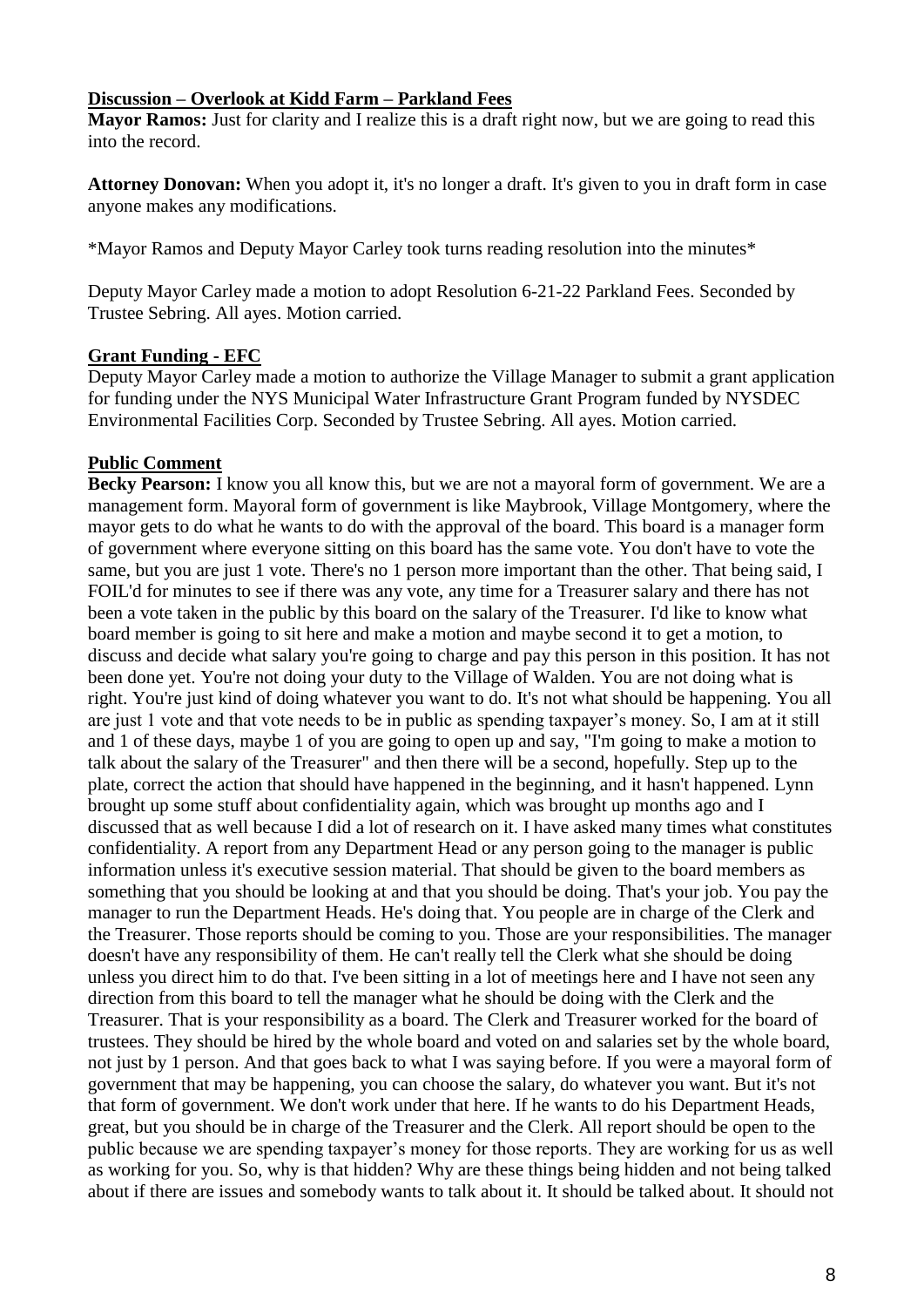be something confidential unless its personnel or they're having a problem. There are issues in the department that they're having fighting between people. That's what the executive session is for, not their public reports. Those reports are all public. We pay for those people to do that job. Every vote should contain a reason of why you're voting the way you do. Lots of times there's just votes of yes, I'm voting yes, voting no. When I was mayor and I may be different than everybody else, wanted to tell people in the public and in the audience, in the community why I was voting the way I was voting, because that was important to me. If you wanted to vote for me again, you knew why you were voting for me. If you didn't like me, you weren't going to vote for me. If you liked me and liked what I had to say, then you would vote for me. There's lots of votes up here that just yes and no, that all these discussions are taking place somewhere else that the public doesn't hear any of that discussion. That's not right for the public. Those discussions have to happen in public. I'm still all about open government, so I want to know who is directing the reports to not be discussed. If they're in the packet, why can't you discuss them? I don't understand it. It's public money being spent on these reports. These people are doing a job for us. My next question is, how many meetings do people have to miss before they're no longer a trustee? It's just ridiculous. There's probably no rule or regulation to that. But when somebody doesn't come to meeting, after meeting, after meeting, they're not doing service to this community either. Maybe there can be a policy set. I don't know if that can be done because they're elected by the public. But if there is a policy that if you miss 3 meetings in a row, maybe they should be replaced. It's not fair to the community for what you're voting on, things that are happening, things that are going on in the community. That's not right. Thank you for listening. Thank you for coming to Veterans Day. Thank you for supporting us. We appreciate that. Try to end on a good note. I don't mean to be negative all the time, but open government is a big issue for me and I do not see it happening and I don't understand the confidential reports. I think Lynn is correct. What she spoke about tonight, reports or reports. If you don't like what's being said, then you people have to deal with it. And you direct the manager to do the job that he's supposed to be doing. Thank you very much.

**Brenda Adams:** Becky actually just said what I was going to say about thanking you all for coming to Veterans Day. I also want to say Brian Sebring is 1 of our committee members and I want to thank Brian publicly for all the cutting down of the brush. Even though he was making me nervous because he was too close to the edge, and I want to thank Brian also and mayor for doing the logging and cutting down the big trees and I'm glad I wasn't watching you 2 at that time. Thank you for that. The other thing that actually just came to me while I was sitting here listening to Trustee Thompson speak about Treasurer and Clerk and manager reports not being in the packet, there's only 1 thing that I would caution you all. First off, I agree with what was said here that those 3 positions report to the board. So, you should really be paying attention to what's going on to all of them. A few years ago and I really can't remember how long, maybe 2 years, maybe a little more. The Monticello had a Village Manager and a board and they got in trouble for not following what was going on with the Treasurer. I don't remember exactly how that was written up, but it was written up in a way that made it sound like the board was not paying attention to what the Treasurer did. And I would imagine that would go with the Clerk, should there be any problems. And the board was reprimanded by the State. I don't remember all the details, but you might want to look it up to see what happened. But it did come back on the board that they weren't following through. Also, just recently in the newspaper, the Village of Montgomery doesn't have a Village Manager, they got their hands slapped by the State also for not following, I forget the word they used, but it was something like overseeing the Treasurer to a certain degree. That they had not done it to the expectations of the State. I don't think any of you want to be slapped like that in the newspaper. If some of you don't want to read it, those of the board that does want to read it. Somebody would oversee that. A lot of places have what they call a finance committee and they oversee what the Treasurer or the Clerk, just to make sure that there's another set of eyes looking at something. You might want to think about that because I don't like to see Walden get nasty comments in the newspaper, and I don't think any of you want your names in the newspaper like that. I think that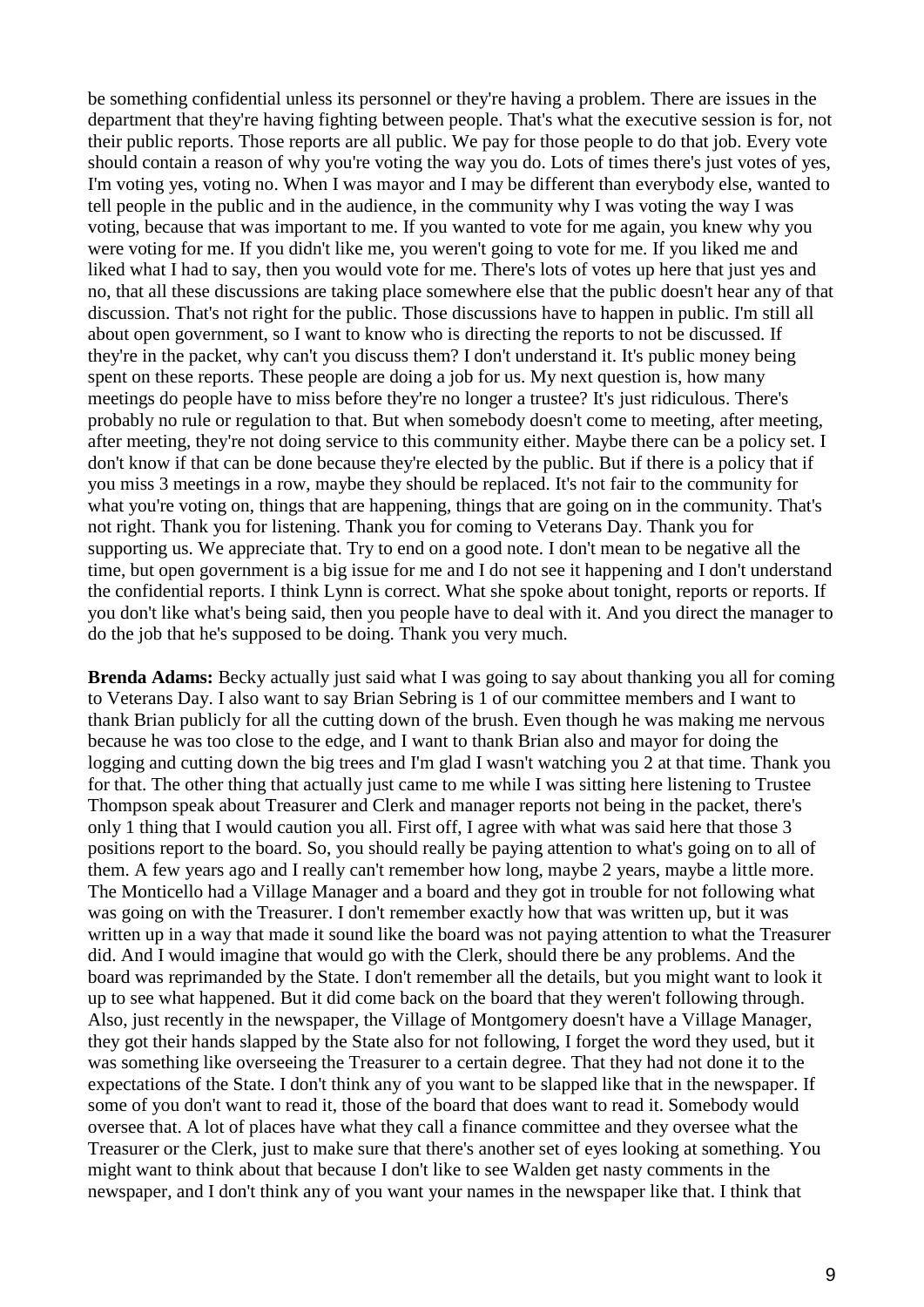Trustee Thompson should follow through on that.

**Manager Revella:** I just want to clarify for the public that the Treasurer's report and my report were both made available to the full board. The Treasurer's report is not in the packet, but it was emailed to the full board. The Clerk provided a report, I just didn't find it in time for the packet. Just to clarify.

**Mary Ellen Matise:** Becky, we know a lot of people think you're negative, but I would call it constructive criticism. History. We've been coming to these meetings long enough. We sat on the board for 4 years. We went through everything you guys are going through now, maybe even worse because we were the first in there after a long period of kind of slumber, where the board just kind of rubber stamped everything. And when we came in, there was just so much work to do policies, procedures, laws, changes, comp plan, everything just hit us like a huge snowball. One after the other. John, thank you for clarifying where the Treasurer's report was, where your report was. But under the manager form of government and when we came in and we didn't understand it and we finally got to understand it. I guess at this point, Becky and I probably know it better than anybody in the whole Village. It's to your advantage to make sure that the board receives reports, because how else does the board know what kind of a job you're doing as manager? That's your defense to say DPW is doing this and Parks and Rec is doing this and everything is moving along and you don't give them the report that says the house on Harrison St flooded because of something that DPW did wrong. They don't get that report. They get the report that says how it was dealt with later, how it was corrected. They're not getting a report that's exposing them to litigation. So, if you extend this, you've got the Village Board, the Treasurer, the Clerk and the attorney. They are their appointments. We went through a long period with a former attorney, where he was running the show. That ain't supposed to happen, either. Yes, that person is there to give you advice and to keep you out of trouble. But the reports should never be of a nature that they're going to get you into trouble. Then it makes me think that maybe next June, I should come in here with my check made out for my Village taxes and then just tear it up in front of you. I'm paying for what these departments are doing. I'm not going to follow them around on the street. Anybody can, though. I would like to see the reports as a taxpaying citizen. I really don't see why they're not in the public packet. Never mind not in the trustees packets. I think we should all be told what's going on. We're paying for it. It's not a secret. I'm going to agree with Becky on that and if you think that she's a pain in the, you know where, then I am too.

**Marc Sperry:** I came at the end of September, I asked about the fence on North Montgomery Street by the firehouse. I was told it was hit by a drunk driver and you were taking the owner to court to get that fixed. I see there's a red fence. It's been up for well over a month now that they've kind of put a red snow fence up. Snow is going to happen soon, unfortunately. That fence isn't going to make it through the winter. Is there any way of getting a fence up? How'd that hearing go with the fence?

**Manager Revella:** I know the judge ordered the fence to be repaired. I'm not sure if they're waiting for a contractor to put the fence in at the expense of the homeowner. It was ordered to get the fence repaired. The owner didn't show up to court, was my understanding and the judge ordered to be repaired.

**Marc Sperry:** How long do we wait before we say we'll put the fence up and put it on his taxes?

**Manager Revella:** That's what they did. They ordered that. I think they're waiting for a contractor. I'm pretty sure Dean got the order.

**Marc Sperry:** Thank you. I see a lot of contractors are hanging signs on fence posts throughout the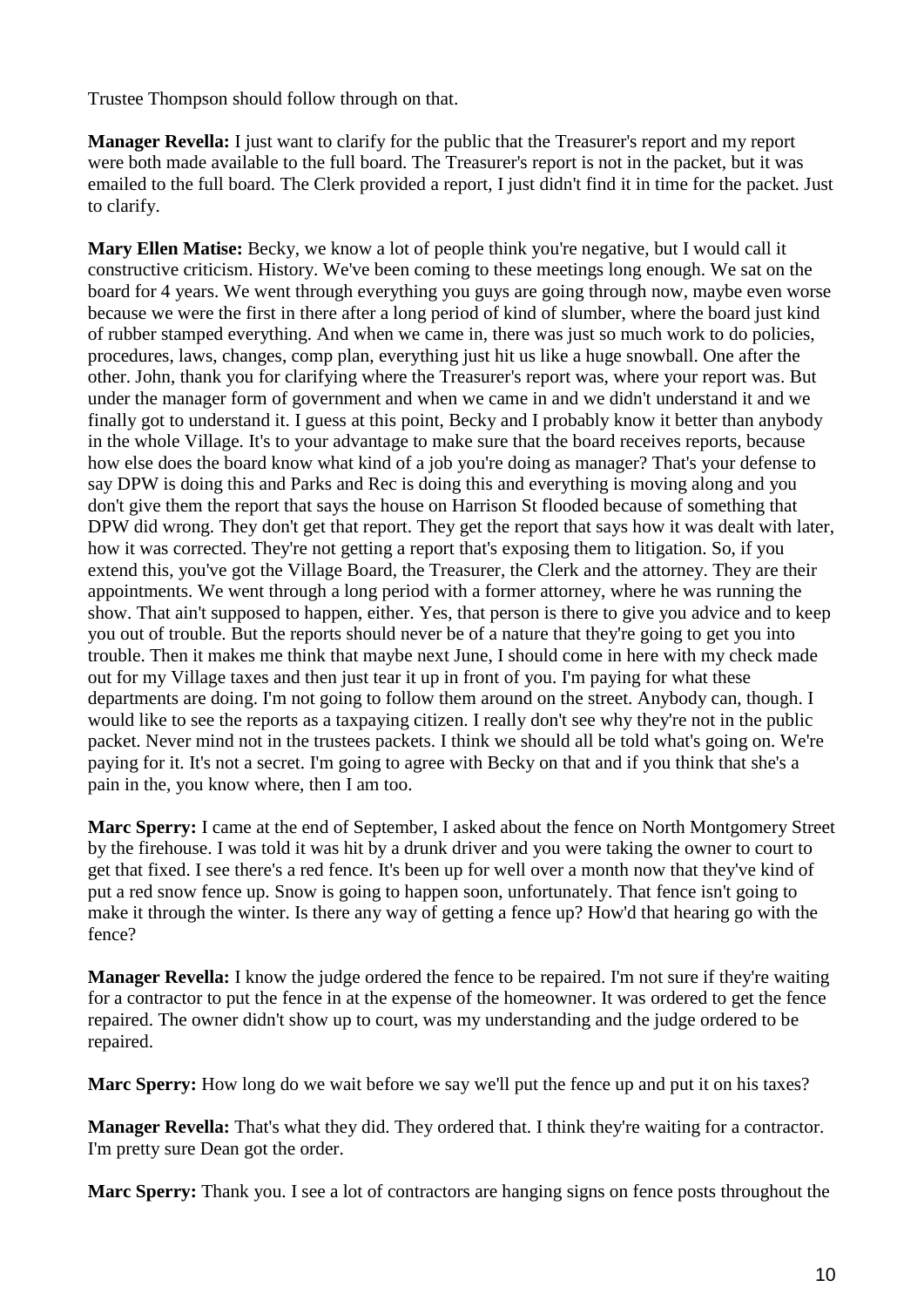Village. If you go up Wait St at the 4 way stop, there's 2 of them. They've been up there the whole summer. Are we allowing signs on poles? Are we going to call whoever owns the sign?

**Manager Revella:** So the public's aware, anytime there's a sign on a NYSEG pole, NYSEG has asked us to take them down. Anybody that sees them, take them down, because NYSEG does not allow them on there. NYSEG is really against them because they actually get caught on their employees when they go up and down the poles from the staples or screws or nails. So, if anybody sees signs on a NYSEG pole, please take them down. We try to as we go around. I'm not sure if they are on other polls.

**Marc Sperry:** On the 2nd floor years ago, 15 years plus, used to be a room where they had meetings for developments and there would be a map, of said development. Did they move that room? Kidd Farm, the maps were there 15 years ago when that was all going through with development and what it was supposed to be.

**Manager Revella:** They still have the 2nd floor meeting room.

**Marc Sperry:** The meeting room now is like the library or something. I just went before this meeting and they used to be hanging on the wall.

**Manager Revella:** There's a map room now in the building next door on the 2nd floor.

**Marc Sperry:** My question is because I read the Wallkill Valley Times, not that you can believe anything the newspapers put out, but it in that paper it said the developer or the owner of the property was looking for the Village to take the deed over for the Village, the roads.

**Manager Revella:** Only the small road on the 208 side for the commercial section. Not the road through the development. It has to be up to the Village specs before it's dedicated.

**Marc Sperry:** The Village roads are supposed to be what?

**Manager Revella:** I think its 30 feet or something.

**Marc Sperry:** Former Village Manager, he informed me that the roads had to be over 31 feet wide.

**Manager Revella:** It might be that spec. I don't know the exact numbers, but it has to be at that spec. I think it is 30 feet, maybe 31. And it has to be a certain thickness as well.

**Marc Sperry:** My question is on that, if I remember correctly, when I look at that map, those roads weren't. So, there is no way this Village should even come close to accepting that. Along with the fact that there's no off street parking anywhere else. There is going to be all kinds of parking problems and everything else in that whole development.

**Manager Revella:** You might be thinking about the development roads. Those are not 30 feet. I think they're 24.

**Marc Sperry:** 24 feet is smaller than Albany Avenue. Which isn't a 2 way street. Once you have that development, you have parking, emergency vehicles and everything else won't be able to get through that development.

**Manager Revella:** The Fire District reviewed the maps and the road widths as well and we can't speculate or speak for them.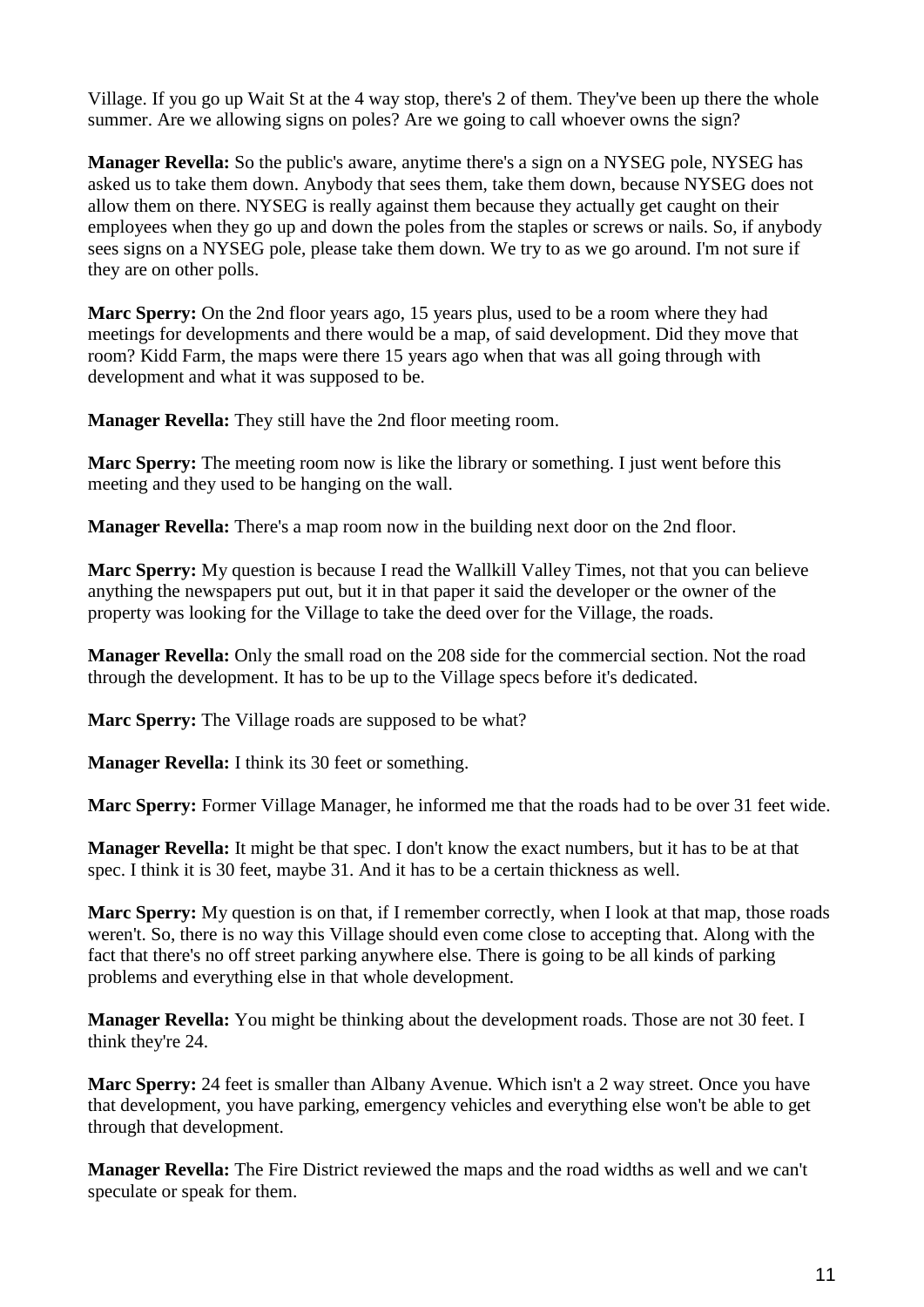# **Payment of Audited Bills**

Trustee Thompson made motion to approve Payment of Audited Bills. Seconded by Trustee Sebring. All ayes. Motion carried.

#### **Correspondence**

**Trustee Thompson:** I received a letter from Stewart Shops. Is that something we're going to discuss?

**Manager Revella:** That's up to you guys if you want to.

**Attorney Donovan:** Do you want to indicate that you ran it past the DPW Superintendent?

**Manager Revella:** I had the DPW Super review. He received a copy as well. He's not in favor of granting the waiver, but that's up to the Board of Trustees. He's concerned about backflow prevention. When he goes and jets the lines, it creates a suction and having the traps helps to prevent the suction from taking in and effecting your utilities inside the building or back flow. That's why he's not in favor of removing them.

**Trustee Sebring:** The trap is also supposed to stop any sewer gas. To remove the traps, then you're worrying about sewer gas within the building. That's a health hazard to begin with. I understand their problem with the flow. But in order to keep the sewer gases out, you have to have that trap in there. For them to take care of their problem of the low flow, they should be doing just like we do, run water down there every so often to push the sewage or whatever out into our main. For them to want to take that trap out, I'm not in agreement with that.

**Trustee Thompson:** That's why I was asking if we were going to have a discussion about this or if it was going to become an agenda item at our next board meeting. I did read what Mr. Stickles sent us and I understood some of it, but I'm certainly not an engineer or a plumber or a DPW person. I was actually trying to look for a picture, so maybe I could understand it a little better in my mind. I also have concerns about doing this, but it does say on here that this goes all the way back to codes from 1973. I didn't know if there's been any type of update with the state. I just had a lot of questions and I didn't know if it was appropriate to ask for Mr. Perna to speak with us. I feel like I don't understand the issue enough to vote on this. It sounds like they're asking for the Village Board to make a decision. I don't feel equipped with my limited knowledge to make the appropriate decision without a little bit of education.

**Deputy Mayor Carley:** I agree 100%. I can't say you're right or you're wrong. I definitely need to be educated.

**Mayor Ramos:** We can do 1 or 2 things. We can have Mr. Perna, give us a breakdown, a summary on what this is or we can have him present at our next meeting. We'll put it on the agenda for our next meeting and hopefully we'll have some more information to clarify that issue. I'm in agreement with Brian. I'm familiar with it. He's absolutely right. Not only is sewage, you've got to worry about methane. It could be a carcinogen. But we will table it for next meeting. We'll have either Mr. Perna present or have a written summary on the pros and cons on what the issue is.

**Trustee Thompson:** Since you 2 gentlemen seem to be a little more well versed, if we do not grant the variance and we continue as is, is this just going to be an ongoing maintenance nightmare for this business?

**Mayor Ramos:** It's a household maintenance issue. Brian had said that you've got to pour water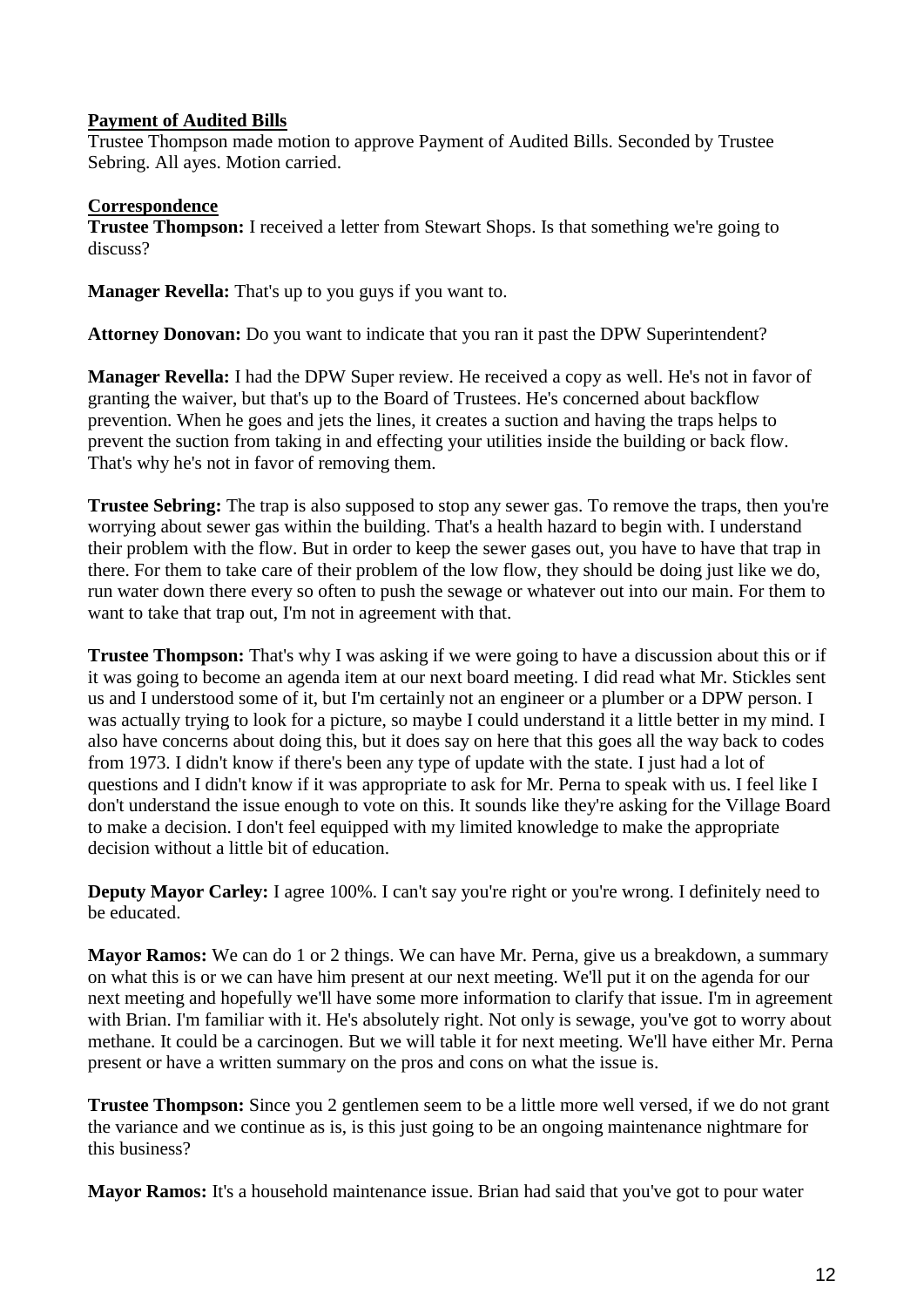down the drain. I don't know the amount of septic traffic that they have. I know they have a public bathroom. We don't know what they put in here. Those are issues where if we grant them this variance, I firmly believe that they're going to have worse trouble. Let's table this for the next meeting and we'll have all that pertinent information.

**Trustee Thompson:** I would feel better making a big decision like this know being a little more informed. I had correspondence, but I don't honestly remember the form it was in. It was from Supervisor Maher about the Hill Street Bridge. He was hoping that they were going to have funding. I don't remember if it was an email or a text.

**Mayor Ramos:** It was a text to everybody.

**Trustee Thompson:** I have not heard another word about that, but it sounded like the Town was hoping, perhaps, that they could in the very near future begin to move forward with repairs to the bridge. The only other correspondence I had was from a Village resident who feels that there should be more police presence with speeding throughout the Village. He did not give a particular street. He did not say where he lived. So, I don't know what he was referring to.

**Mayor Ramos:** I received the correspondence from Stewart. I also received the correspondence from Supervisor Maher. I'm still not hopeful about the trillion dollar price tag that the government has sent out with the building and roads and bridges infrastructure. I think we need to press the Supervisor to set up a plan in the near future to have the Hill Street Bridge fixed. It's been 12 years. I think we need to do that and get that bridge open and hopefully repair the 2nd bridge on Hill Street. I don't foresee the government loosening up the infrastructure bills until some of the massive bridges that need repair are taken care or the roadways. I think we're going to be caught at the bottom end of the rung of the ladder. I think we need to continue pressing the Town of Montgomery for the repair of Hill Street Bridge.

# **Miscellaneous Comments from the Board of Trustees**

**Trustee Thompson:** Where are we getting the Christmas tree from?

**Manager Revella:** The same family that donated the tree last year. The Melvilles, they live on Berea Rd.

**Trustee Thompson:** I would also like to say that I attended the Veterans Day ceremony and the rededication of the playground. The Veterans Day ceremony was very, very well attended. It was a really, really nice event. Thank you to everyone who helped put that together. You do a great job every year, but it felt like to me that this year was really, really wonderful and the playground rededication went really well, too. I have been doing a 3 series webinar on Headwater Stream Protections. I had a homework assignment for tomorrow. I reached out to Mr. Stickles, our Clerk and our Village Manager was able to give me 100 pages to read. But it was a good thing because it is all about the wellhead protection that we have been trying since 2009 to get the Town of Montgomery to sign off on. This is the 100 page draft report. I am going to share some of this with our local water people and this may be the perfect time to get the Town to take another look at this. And maybe finally, we can get this implemented for our Village wells, which lay in the Town of Montgomery. It's been going on again, like the bridge for a very, very long time. I was actually a little bit excited as I read this thing.

**Trustee Sebring:** I'd just like to add on to what Lynn said about the wellhead. When they get that water line for 17k going, supposedly they're going to be getting water from the Bruderhof. The water vein that the Bruderhof has is somewhat in line with ours on 52 and Lake Osiris. I believe that that's all in the same water vein. At that time, that should be to their advantage to jump on this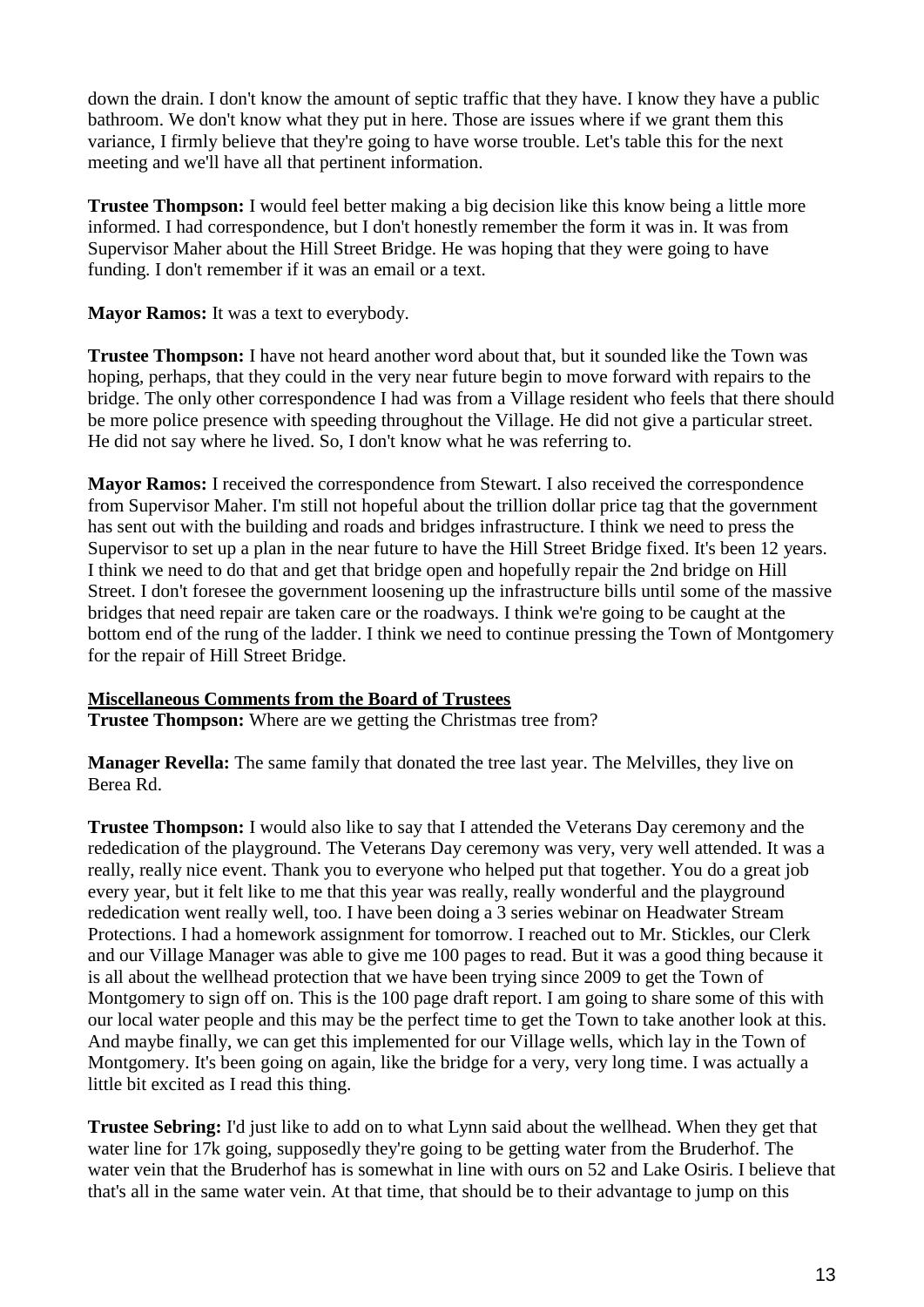wellhead protection because that's going to be their biggest source of water for that area. Maybe now they all understand why you've been trying to do this. Then the infrastructure bill, I think we could get that. They should be able to get some money out of that. Even though they said that they want to replace the other bridge that was replaced 30 years ago. I think they just threw that on there to up the price. Whereas they could do the other bridge for a lot cheaper. To me, they're just going to dance around the situation. They've been doing that for quite a while, but now they're getting a lot more money because of all of the warehouses that are coming online. That they should be able to put a little bit more money behind in their budget for things. For them to say maybe it's going to be another 3 or 4 years, that's not cutting it with me anymore. To me, they don't want to replace it. That's just the way it gets to me is that they don't want to replace it. We just got to keep on them. Lynn and I went out for signatures. We had 3-400 signatures to show that that bridge should be done. And I should have said it when she was talking about the reports from the Department Heads. There are a lot of things in there that are just minimal with what they do. That tells us what they do during the day and through the course of a week or 2 weeks. When they got DEC things that they have to be doing, they just put that down briefly that they did them. The Treasurer, if there's things that are confidential, don't put it down. Let that be in John's report. But I believe that we should be getting them from each and every Department Head because I don't believe that a lot of that stuff is confidential. It's just things that they have done for the past 2 weeks or the month or whatever. That's what I want to just get off my chest. We should have those reports back in our packet.

**Deputy Mayor Carley:** My question is to Mr. Donovan, please just clarify, I know the role of the Village Board and I know who the Treasurer reports to and the Village Clerk. What's required by law that we have presented here in public regarding the reports, because I see it as not a requirement and I could be wrong. But as a nicety and a way of saying that everything is governed accordingly. We have a Village Manager who manages the Village and the individuals that are in the administrative side and the Department Heads. I just need to know personally, is there a law regarding that or is it up to us if we want to have it or we don't want to have it. I see the benefit of both. I'm not married to like give me a report so I can see. But if there are problems, I know how to do that. That's me personally. Inquire quarterly or annually reports versus weekly or every board meeting report.

**Attorney Donovan:** Let me just say something else. I always want the board and the public to know I'm a little uncomfortable taking on a larger role. It seems that every meeting that the attorney is asked to call on something and give some advice on some position or another. I really like my role to be behind the scenes. I don't want to run anything. My job is to tell you what the law is or as I said a long time ago, I view my job as being telling you what you can and can't do not what you should or shouldn't do. I just want to say that I do feel somewhat uncomfortable personally, that there is a continuing that every meeting where there's some issue that I'm called upon to give an opinion.

**Deputy Mayor Carley:** Is that opinion from us or from the public? Because what I just asked you, is there a law?

**Attorney Donovan:** Everybody. But I had it on my mind, so I wanted to say. In terms of answering your question, I'm not aware of any law that requires that. I am aware that virtually every, whether it's a Town or Village and I do this in a number of different places, there are board reports. Oftentimes they are received and filed. That's basically what happens in those mayoral forms of government. Continuing on this evening's theme, I discussed with the manager earlier. I'm going to ask for an attorney client privilege session at the end of the meeting to discuss several or at least 2 freedom of information issues that I want to call to your attention that may require some board action at another time. Specific answer to your question was I'm not aware of any requirement, but it certainly is common practice that there are board reports. I generally don't see them as handed out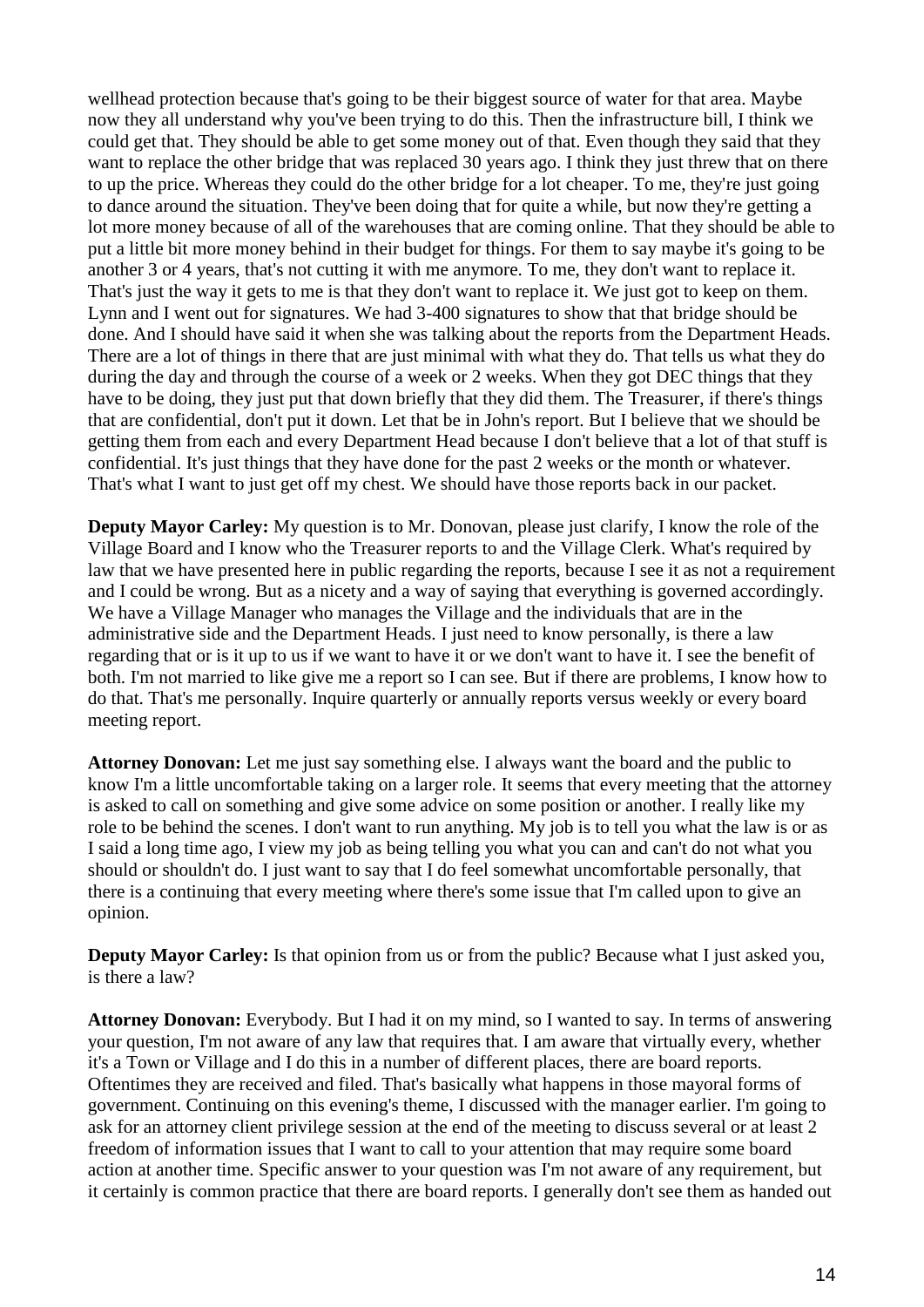to the public. But that doesn't mean under certain circumstances they can't.

**Deputy Mayor Carley:** For my psyche, because I've seen it the same way where it's either there or it's not. It's not a not a requirement. It's a nicety, but it's okay either way, it goes and I understand the value of both. That's where I'm at. John, I think that should be brought up and we should discuss it so that we don't have to keep hearing it over and over, not just because of 1 or 2 people. Because if it ever comes up in another board, we can say that was a discussion of what we have and maybe it changes with the board, which I don't know how that would happen. If we're going to have a precedence, we set it. If we say that we're going to have the board reports available to the public, we will. If we don't, we don't. It should just be either or. The position that was brought up about confidentiality, what we consider to be public knowledge or something we should share open government doesn't mean that you hear everything and that we say everything, but it does mean that we're transparent and you have access to information that is not closed to the public. FOIL and everything else is open to everybody. I think we should just let's clarify, close that loop real soon so we can move on.

**Trustee Sebring:** We make the policies and procedures for all the employees here in the Village of Walden that work for us. As far as the reports, a lot of the other Villages have all the Department Heads sitting out there in the audience. So, if we have a question, we asked them directly. But sometimes your question may put them on the spot. That's why we don't have them here.

**Manager Revella:** You don't have them here, either, because that's not the form of government you're in. The Manager, the Clerk and Treasurer, all report to you and Dave so we can be included.

**Trustee Sebring:** I still say we should have a report every 2 weeks from the Department Heads.

**Deputy Mayor Carley:** That's fine, you can say that. But just like it was brought up, that's 1 vote. That's why we need a discussion.

**Manager Revella:** I have it on the agenda.

**Mayor Ramos:** We can further discuss that.

\*Mayor Ramos read community events into minutes\*

**Mayor Ramos:** Some of us had a great photo op with Senator Skoufis at our community center site presenting us a check for \$370,000. I attended the rotary coat drive and the craft fair at Wooster, which was tremendously attended. Veterans Day, I can't thank you Veterans Committee enough for a heartfelt day for us Veterans from the past and currently in the present. Wooster Grove rededication, 20 years ago during a hard time of 9/11. That group got together, I think 90 of them were there. Thank you, Mr. Wynkoop for initiating it and of course, our Parks and Rec crew and our DPW. All assisted in creating this this great day.

#### **Executive Session – Personal History of a Particular Employee and Attorney Client Session**  Trustee Sebring made a motion to enter executive session to discuss personal history of a particular person and attorney client session. Seconded by Trustee Thompson. All ayes. Motion carried.

# **Reconvene**

Trustee Thompson made a motion to reconvene the regular meeting of the Board of Trustees. Seconded by Trustee Sebring. All ayes. Motion carried.